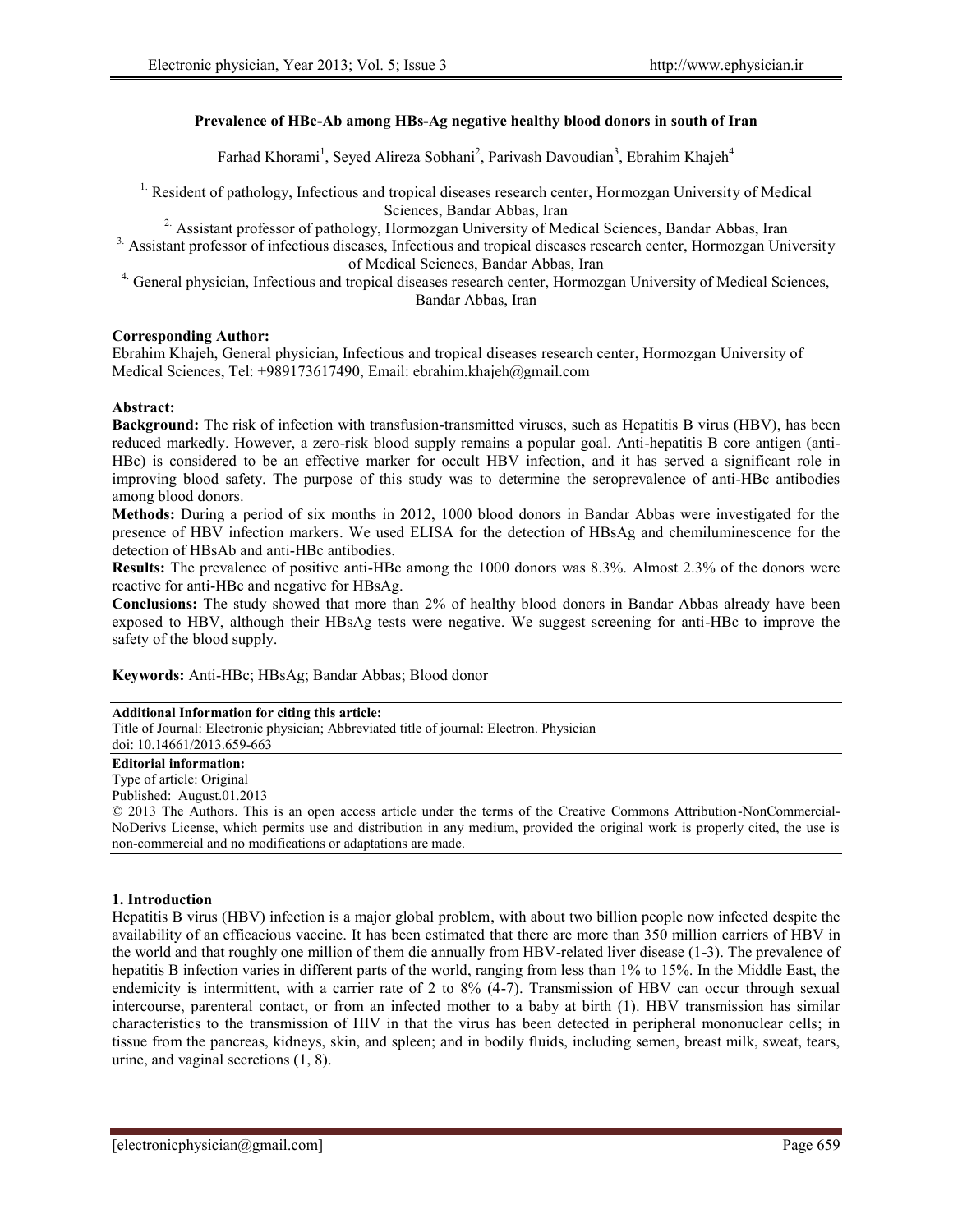Hepatitis B core antibody (HBc Ab) is the first antibody produced after infection with HBV, and it is the only detectable marker in the window period. It is in the serum of recovered individuals and also those with chronic hepatitis B (CHB). Resolved infections usually reveal hepatitis B surface antibodies (HBs Ab) (2, 3). Isolated HBc Ab refers to the presence of HBc Ab in sera without hepatitis B surface antigen (HBs Ag) or HBs Ab. It may be an indicator of resolved HBV infection in which HBs Ab had declined to an undetectable level, or it may be an indicator of chronic infection, such that HBs Ag cannot be detected due to protein mutation, which makes it undetectable by certain diagnostic assays (9). Recent studies have indicated that we cannot judge the HBV infection based only on the presence or absence of HBs Ag and HBs Ab (10). Despite the decrease in HBV infections globally, the use of serological markers for screening blood donors is still important, since HBV remains a great risk for patients who receive blood transfusions (11, 12). The objective of our study was to evaluate the seroprevalence of HBc Ab among healthy blood donors in Bandar Abbas City in the south of Iran.

# **2. Material and Methods**

This cross-sectional study was conducted in 2012 in Bandar Abbas, the capital city of Hormozgan Province in the south of Iran. For the purposes of the study, 1000 people were selected for participation from first-time, voluntary blood donors who came to the Blood Transfusion Organization in Bandar Abbas City. The study was approved by the Ethics Committee at the Hormozgan University of Medical Sciences, and a written, informed-consent form was obtained from the donors.

The participants were asked questions regarding the frequency of blood donation, past surgical procedures, and other risk factors related to hepatitis B and C transmission. After the informed-consent forms were signed, physical examinations were conducted, and blood samples were drawn for testing. All donors who came to the Department of Transfusion Medicine during the study period and met the general criteria for blood donation were included in the study. Donors who did not meet these criteria were not allowed to donate blood, and, hence, they were excluded from the study. Potential donors with medical histories that included symptoms suggestive of acquired immunodeficiency syndrome, a history of jaundice, a blood transfusion in the last year, or close contact with a patient suffering from hepatitis in the last six months also were not allowed to donate blood. Detailed histories were obtained and clinical examinations were performed for all the donors by qualified staff members who had been trained to screen potential blood donors. According to the policy of the Iranian Blood Transfusion Organization, all donors were checked for HBs Ag, HCV Ab, and HIV by the ELISA method. Based on the results of these tests, all of the participants were deemed to be healthy and eligible to donate blood.

| HBs Ab     |                | HBc Ab       |                |
|------------|----------------|--------------|----------------|
| Titer      | Classification | Titer        | Classification |
| < 10       | Negative       | < 0.01       | Positive       |
| $10 - 100$ | Suspect        | $0.01 - 0.1$ | Borderline     |
| >100       | Positive       | >0.1         | Negative       |

**Table 1.** Classification of HBs Ab and HBc Ab

Five milliliters of blood were collected from each donor in a sterile, capped tube. Then, the blood was centrifuged, and two aliquots of the plasma were separated and stored at -70 °C until it was needed for testing. The screening for the hepatitis B core antibody (anti-HBc IgM and IgG) was done by a chemiluminescence kit made by DiaSorin LIAISON®. All of the steps were followed according to the manufacturer's instructions. The presence or absence of anti-HBc antibodies was determined by comparing the recorded absorbance with the calculated cut-off values. The test results were classified according to Table 1. The statistical analyses were done by using the Epi Info® 7 software. A multivariate analysis was done to relate the variables with each other. The chi-squared test was used to detect any significant correlations between the different variables.

# **3. Results**

One thousand samples were collected from participants during one year, and the vast majority of the participants were males (954: 95.4%). The ratio of males to females was 20.7:1. Demographic characteristics of the participants are given in Table 2. Out of the 1000 samples studied, 83 of them were found to be positive for HBc Ab. The prevalence rate of HBc Ab was  $[(83/1000) \times 100\% = 8.3\%]$ . Table 3 indicates that there was a greater prevalence of HBc Ab among younger people, but the relationship between age and HBc Ab results was not significant (P value > 0.05).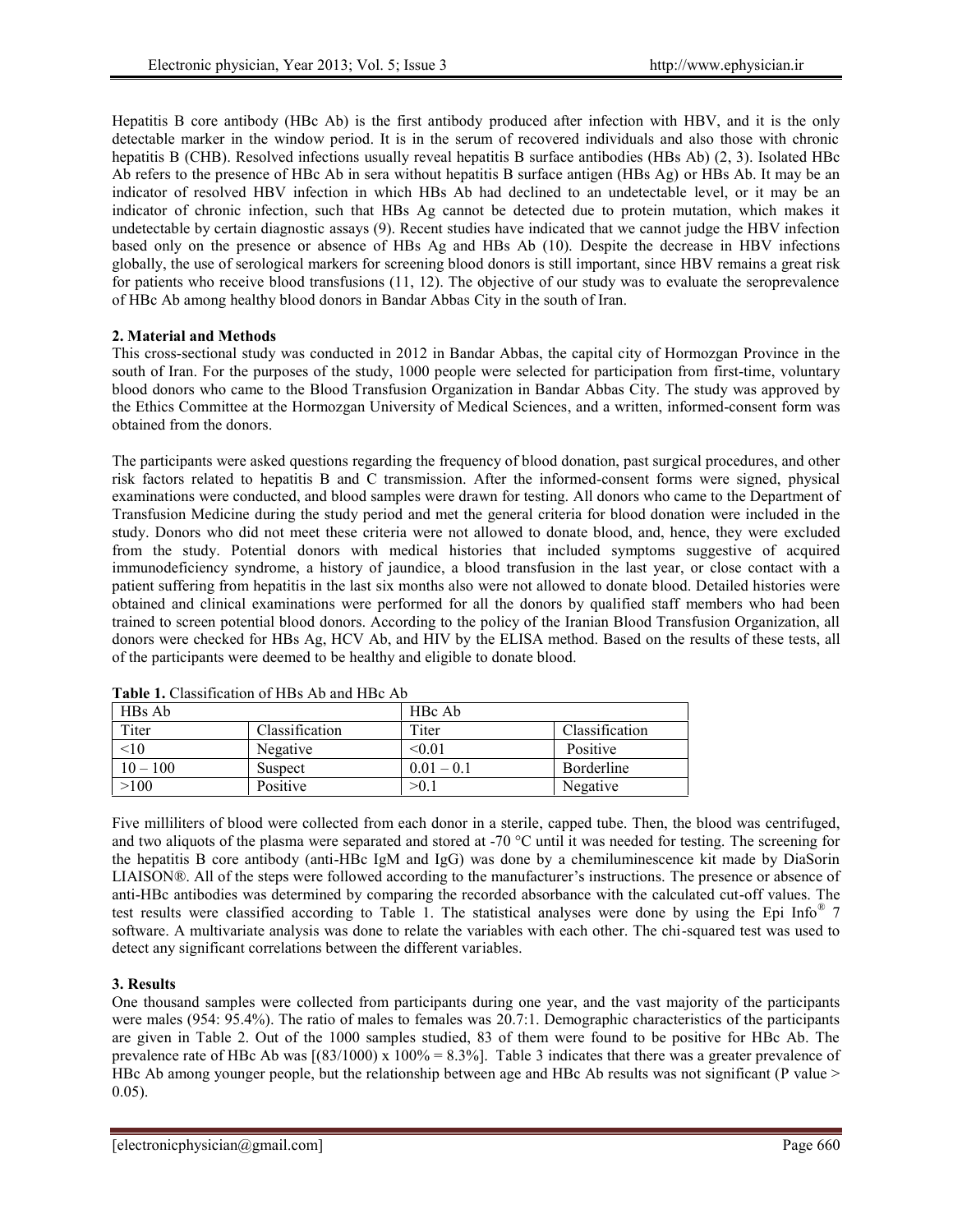Among the 83 people who tested positive for HBc Ab positive, 60 of them (72.3%) tested positive for HBs Ab positive as well, and 23 of them (27.7%) tested negative for HBs Ab negative. Isolated HBc Ab was 2.3% [(23/1000) x 100%]. Of the 23 participants who tested positive for anti-HBc and negative for anti-HBs, 21 (91.3%) were males and 2 (8.7 %) were females.

| Characteristics |                                           | Frequency | Percent |
|-----------------|-------------------------------------------|-----------|---------|
| Gender          | Female                                    | 46        | 4.6     |
|                 | Male                                      | 954       | 95.4    |
|                 | Employee                                  | 130       | 13      |
|                 | Student                                   | 40        | 4       |
| Job             | Military                                  | 220       | 22      |
|                 | Housewife                                 | 12        | 1.2     |
|                 | Jobless                                   | 158       | 15.8    |
|                 | Others                                    | 440       | 44      |
| Age             | Mean age of the donors was $31.2 \pm 7.5$ |           |         |

| Table 2. Demographic characteristics of blood donors in Bandar Abbas |  |
|----------------------------------------------------------------------|--|
|----------------------------------------------------------------------|--|

| Table 3. Prevalence of HBc Ab by age of the participants |  |  |
|----------------------------------------------------------|--|--|
|                                                          |  |  |

| Age group | $H Bc$ Ab+ | $H Bc Ab +$ | Total |
|-----------|------------|-------------|-------|
|           |            |             |       |
|           | Frequency  | Percent     |       |
| $16 - 25$ | 24         | 8.2         | 290   |
| $26 - 30$ | 36         | 8.7         | 410   |
| $31 - 35$ | 12         |             | 170   |
| $36 - 40$ | 8          | 10          | 80    |
| $41 - 55$ | 4          | 8           | 50    |
| Total     | 83         | 8.3         | 1000  |

# **4. Discussion**

Infection by the hepatitis B virus is a public health problem and a major cause of morbidity and mortality, particularly in developing countries (6). The world can be divided into three areas based on the prevalence of chronic HBV infection, i.e., high ( $> 8\%$ ), intermediate (2-8%), and low ( $< 2\%$ ) (6, 7). Most countries in the world are still considered intermediate to high endemicity for HBV infection (6, 7). In Iran the prevalence of hepatitis B varies from 1.3 to 6.3%, depending on the different areas of the country (13).

Transfusion of blood collected from a donor who is in the window period may lead to post transfusion hepatitis B in the recipient (14, 15). At present, the detection of HBsAg is the only diagnostic screening test for HBV infection in blood transfusion centers in Iran. We examined 1000 serum samples from healthy donors that tested negative for HBsAg and found that 8.3% of them were positive for anti-HBc. Previous studies have demonstrated the presence of HBV DNA in anti-HBc-only donors (16, 17). These findings corroborate the findings of an earlier report that indicated that testing blood donors for HBsAg alone is not sufficient to eliminate HBV from the blood supply (18). Chaudhuri et al. observed the presence of HBV DNA in 20% of anti-HBc-only donors studied and stated that reactivity to anti-HBc can only predict cryptic HBV infection (17). A report from Japan (16) demonstrated the presence of HBV DNA in 38% of donors who were HBsAg-negative and anti-HBc-reactive. It was observed earlier (14, 15, 19) that the screening test for the detection of HBsAg does not rule out the transmission of Hepatitis B, because the donor might be in the "window period," and only the detection of the antibody to the hepatitis B coretype antigen HBcIgM serves as a useful serological marker during this period. A prevalence of 8.3% observed for anti-HBc in this study was significantly greater than the 0.39% observed by Kumar et al. (19). This might indicate that the possibility of transfusing HBV through blood donation is increasing progressively.

Anti-HBc has been found to be an excellent indicator of occult HBV infection during the window period (15, 20, 21). Other markers for detecting occult HBV infection in an HBsAg negative blood donor, such as detection of HBV DNA by polymerase chain reaction (PCR), may not be cost effective (22). Detection of anti-HBc has contributed significantly to the reduction of the incidents of post-transfusion hepatitis B among patients (23, 24). The IgM class of the anti-HBc is a marker that indicates recent infection. The IgG variety of anti-HBc appears later during the infection and points to a past HBV infection. Individuals with the IgG variety of anti-HBc may not be infectious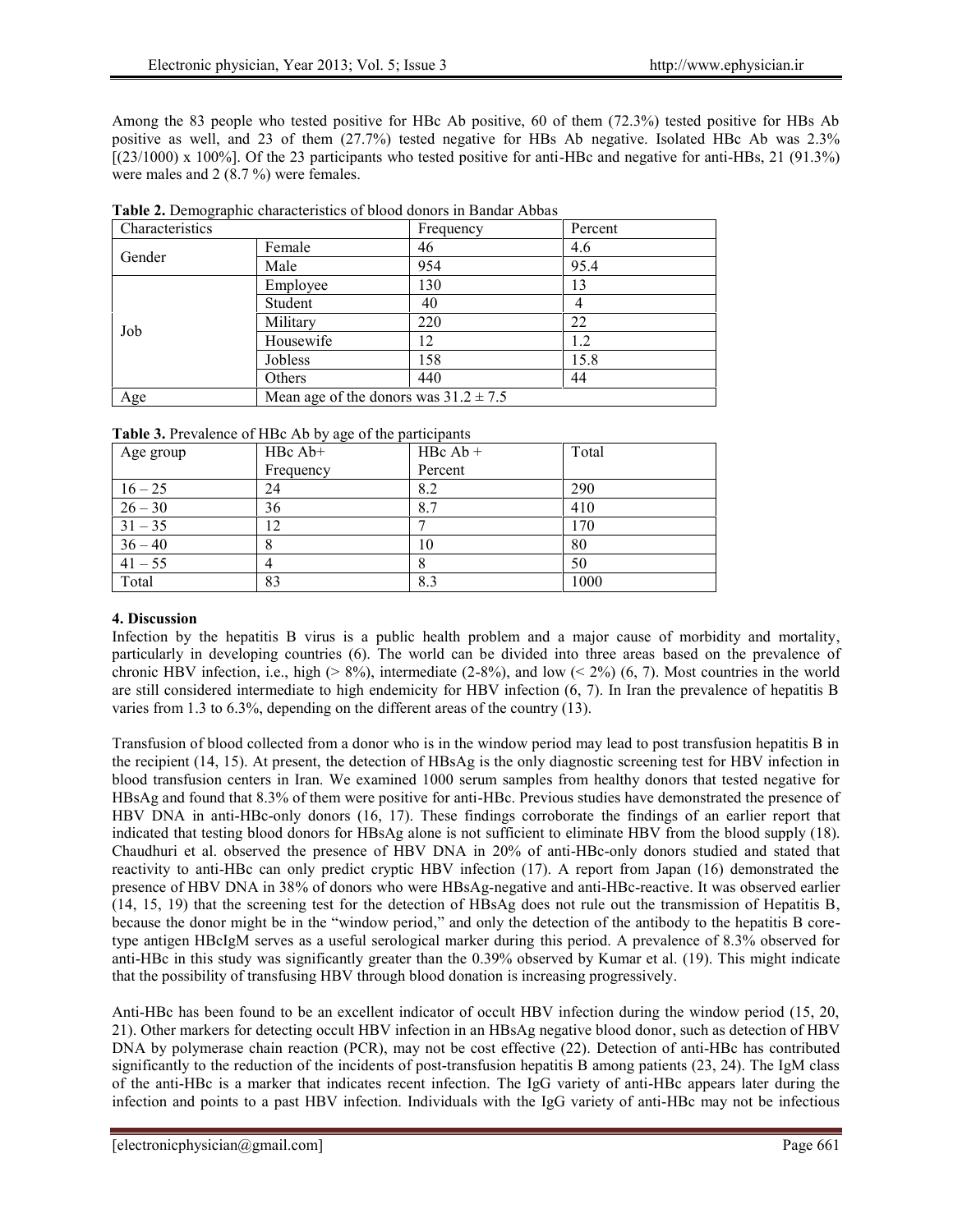because they may have sufficiently high titers of antibodies to HBsAg (anti-HBs), which are protective in nature, and the affected individuals may actually be disease free.

# **5. Conclusion**

The results of the study showed that 8.3% of 1000 blood donors tested positive for anti-HBc antibodies. It shows the need to include anti-HBcIgM in routine screening of blood donors in Iran. It also confirmed the fact that testing blood donors for HBsAg alone is not sufficient to eliminate HBV from the blood supply. Although the possibility of achieving zero risk of transfusion-associated HBV infection depends largely on DNA testing of all of the units of blood collected before they are used in transfusions, this cannot done in many developing countries, including Iran, due to cost. Thus, it is recommended that anti-HBcIgM be included in the routine screening of blood donors in countries where DNA testing is not done. This will make a significant contribution to the reduction of transfusion associated hepatitis B virus infections.

### **Acknowledgments:**

This project was sponsored by the Hormozgan University of Medical Sciences.

### **Conflict of Interest:**

There was no conflict of interests to be declared.

### **References**

- 1. Maynard JE. Hepatitis B: global importance and need for control. Vaccine. 1990; 8(suppl):18–20.
- 2. Lavanchy D. Hepatitis B virus epidemiology, disease burden, treatment and current emerging prevention and control measures. J Viral Hepat. 2004; 11: 97–107.
- 3. Pungpapoong S, Kim WR, Poterucha JJ. Natural history of hepatitis B virus infection: an update for clinicians. Mayo Clinic Proceeding. 2007; 82: 967–975.
- 4. Abdel-Hamid M, Ezzat S, El-Kafrawy S, Abdel-Latif S, El-Daly M, Turner P, Widell A, Strickland GT, Ismail A, Loffredo C. Viral, genetics and environmental risk factors for hepatocellular carcinoma in Egypt. Int JVirol. 2005; 1: 57–57.
- 5. Yuan H, Lee WM. Update of chronic hepatitis B. Curr Opin Gastroenterol. 2011; 27: 217–223.
- 6. Franco E, Bagnato B, Marino MG, Meleleo C, Serino L, Zaratti L. Hepatitis B: Epidemiology and prevention in developing countries. World J Hepatol. 2012; 27: 74–80.
- 7. Ott JJ, Stevens GA, Groeger J, Wiersma ST. Global epidemiology of hepatitis B virus infection: new estimates of age-specific HBsAg seroprevalence and endemicity. Vaccine. 2012; 9: 2212–2219.
- 8. Nelson PK, Mathers BM, Cowie B, Hagan H, Des Jarlais D, Horyniak D, Degenhardt L. Global epidemiology of hepatitis B and hepatitis C in people who inject drugs: results of systematic reviews. Lancet. 2011; 378: 571–583.
- 9. Dickson RC, Everhart JE, Lake JR. Transmission of hepatitis B by transplantation of liver donors positive for antibody to hepatitis B core antigen. Gastroenterology. 1997; 113: 1668-74.
- 10. Bréchot C, Thiers V, Kremsdorf D. Persistent hepatitis B virus infection in subjects without hepatitis B surface antigen: clinically significant or purely "occult"? Hepatology. 2001; 34: 194-203.
- 11. Kwon SY, Lee CH. Epidemiology and prevention of hepatitis B virus infection. Korean J Hepatol. 2011; 17(2): 87–95.
- 12. Candotti D, Allain JP. Transfusion-transmitted hepatitis B virus infection. J Hepatol. 2009; 51(4): 798–809.
- 13. Alavian SM, Hajariazdeh B, AhmadzadAsl M, Kabir A, Bagheri Lankarani K. Hepatitis B virus infection in Iran: a systematic review. Hepat Mon. 2008; 8: 281–294.
- 14. Hennig H, Puchta I, Luhm J, Luhm J, Schlenke P, Goerg S, Kirchner H. Frequency and load of hepatitis B virus DNA in first-time blood donors with antibodies to hepatitis B core antigen. Blood. 2002; 100: 2637- 41.
- 15. Muhlbacher A, Zdunek D, Melchior W, Michl U. Is infective blood donation missed out without screening for antibody to hepatitis B core antigen and/or hepatitis B virus DNA. Vox Sang. 2001; 81: 139.
- 16. Vyas GN. Significance of HBV DNA in HBsAg negative individuals: a critical commentary. In Transfusion associated hepatitis. Diagnosis, treatment and prevention. Edited by: Sarin SK, Hess G, eds. New Delhi: CBS Publishers 1998: 49-56.
- 17. Chaudhuri V, Nanu A, Panda SK, Chand P. Evaluation of serologic screening for blood donors in India reveals a lack of correlation between anti-HBC titre and PCR amplified HBV DNA. Transfusion. 2006; 43(10): 1442-1448.